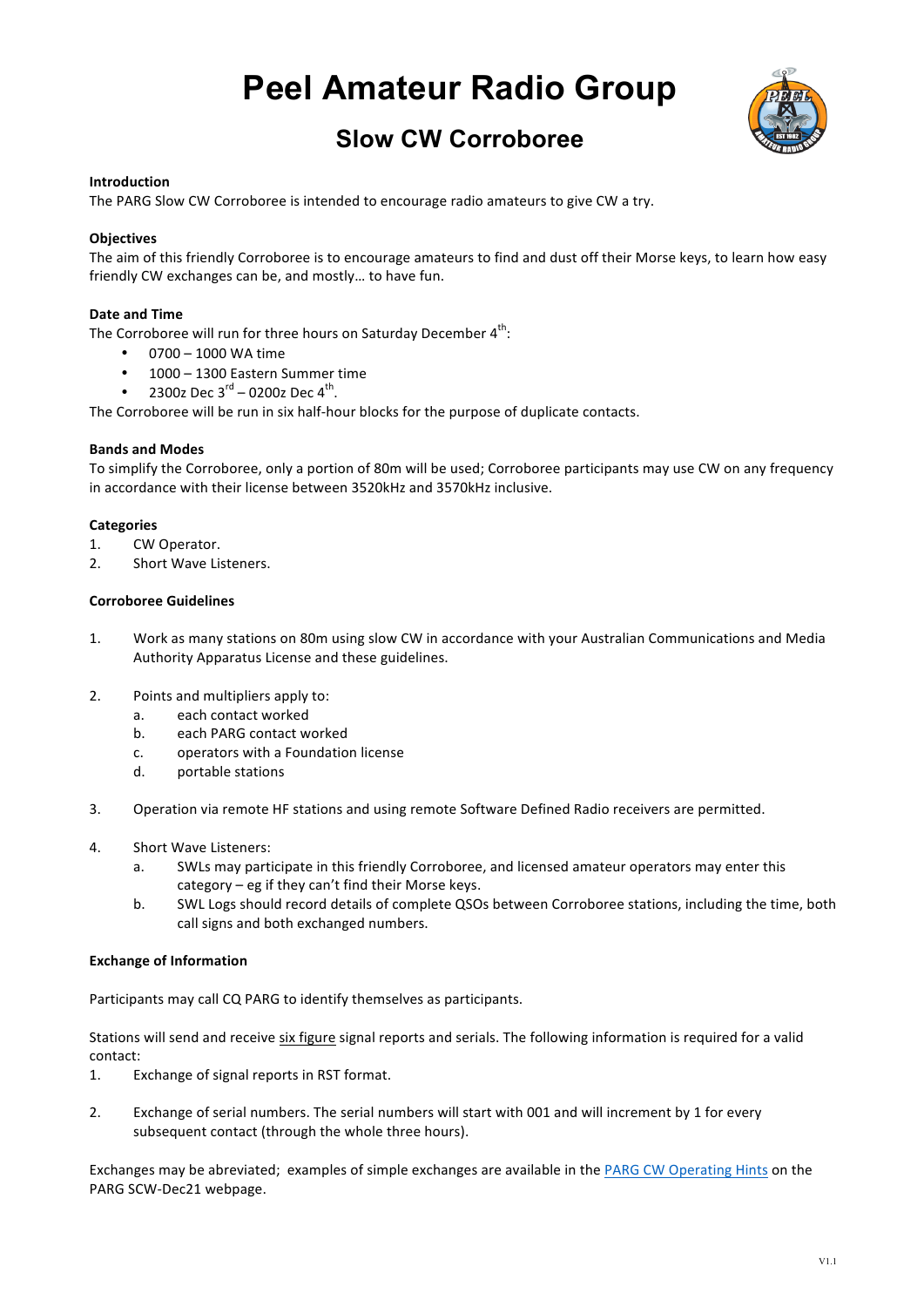# **Repeat Contacts**

Stations may be contacted once in each half hour block (eg block  $1 - 2300z$  to 2330z, Block 2 2330z - 2400z). This means that repeat contact can be less than 30 minutes apart.

# **Scoring**

| <b>Description</b>                                                             | <b>Standard or Advanced Call</b><br><b>Points</b>            | <b>Foundation Call Points</b>                      | <b>SWL</b><br><b>Points</b> |
|--------------------------------------------------------------------------------|--------------------------------------------------------------|----------------------------------------------------|-----------------------------|
| Complete valid QSO – fixed station to<br>fixed station                         | Each Standard or Advanced<br>station earns 1 point           | Each Foundation call earns<br>2 points             | 1                           |
| Complete valid QSO with a PARG station<br>- fixed station to fixed station     | Each Standard or Advanced<br>station earns 2 point           | Each Foundation call earns<br>3 points             | $\overline{2}$              |
| Complete valid QSO - fixed station to<br>portable station                      | Each Standard or Advanced<br>fixed station earns 2 points    | Each Foundation fixed<br>station earns 3 points    | $\mathcal{P}$               |
|                                                                                | Each Standard or Advanced<br>portable station earns 3 points | Each Foundation portable<br>station earns 4 points |                             |
| Complete valid QSO to a PARG station -<br>fixed station to portable station    | Each Standard or Advanced<br>fixed station earns 3 points    | Each Foundation fixed<br>station earns 4 points    | 3                           |
|                                                                                | Each Standard or Advanced<br>portable station earns 4 points | Each Foundation portable<br>station earns 5 points |                             |
| Complete valid QSO - portable station<br>to portable station                   | Each Standard or Advanced<br>portable station earns 4 points | Each Foundation portable<br>station earns 5 points | 4                           |
| Complete valid QSO to a PARG station -<br>portable station to portable station | Each Standard or Advanced<br>portable station earns 5 points | Each Foundation portable<br>station earns 6 points | 5                           |

#### **Debrief**

Please join us for a chat on 3600kHz SSB at the end of the event; good opportunity to clarify the rules and to recommend changes to encourage more participants in future. The callback will be conducted if possible by Mark Bosma using VK2KI (or alternatively, by the Pow-Wow winner Andrew VK1DA) for Eastern States stations and by Gary VK6GAL via the VK6SR Remote HF station for VK6s.

# **Logs**

Logs are submitted by email to the PARG Secretary (address below) with a Cc to Mark VK2KI / VK6QI, preferably using the Excel template from the PARG website within 14 days of the event. Participants can be provided with the templates on request to the Secretary. If you are unable to email your log, please contact the organiser to arrange an alternative.

Record the time of the QSO in 24 hour Zulu format (4 digits, WA time minus 8 hours), frequency, report and serial number sent, report and serial number received.

The final score is the sum of valid contact points; the spreadsheet template will do this automatically for you. If you use another logger, you will need to do the calculations.

For more detailed logging and scoring instructions see the Instructions page on the spreadsheet. If you have any further questions regarding the scoring, please contact the organiser for help.

Each log must be accompanied by a Summary Sheet showing operator's name, email address, call sign, category, claimed score and a declaration that the rules and spirit of the Corroboree were observed. If the logging spreadsheet is used, the blank cells of the Summary Sheet (at the bottom of the log) are to be completed to show that information; the logger generates the majority of this information automatically. By submitting your log, you are making the declaration that the rules and spirit of the Corroboree were observed.

# **Corroboree Results**

Entrants will be notified of the results which will be published on the PARG website.

# **Corroboree Brave**

The highest scorer will have bragging rights until the next Corroboree.